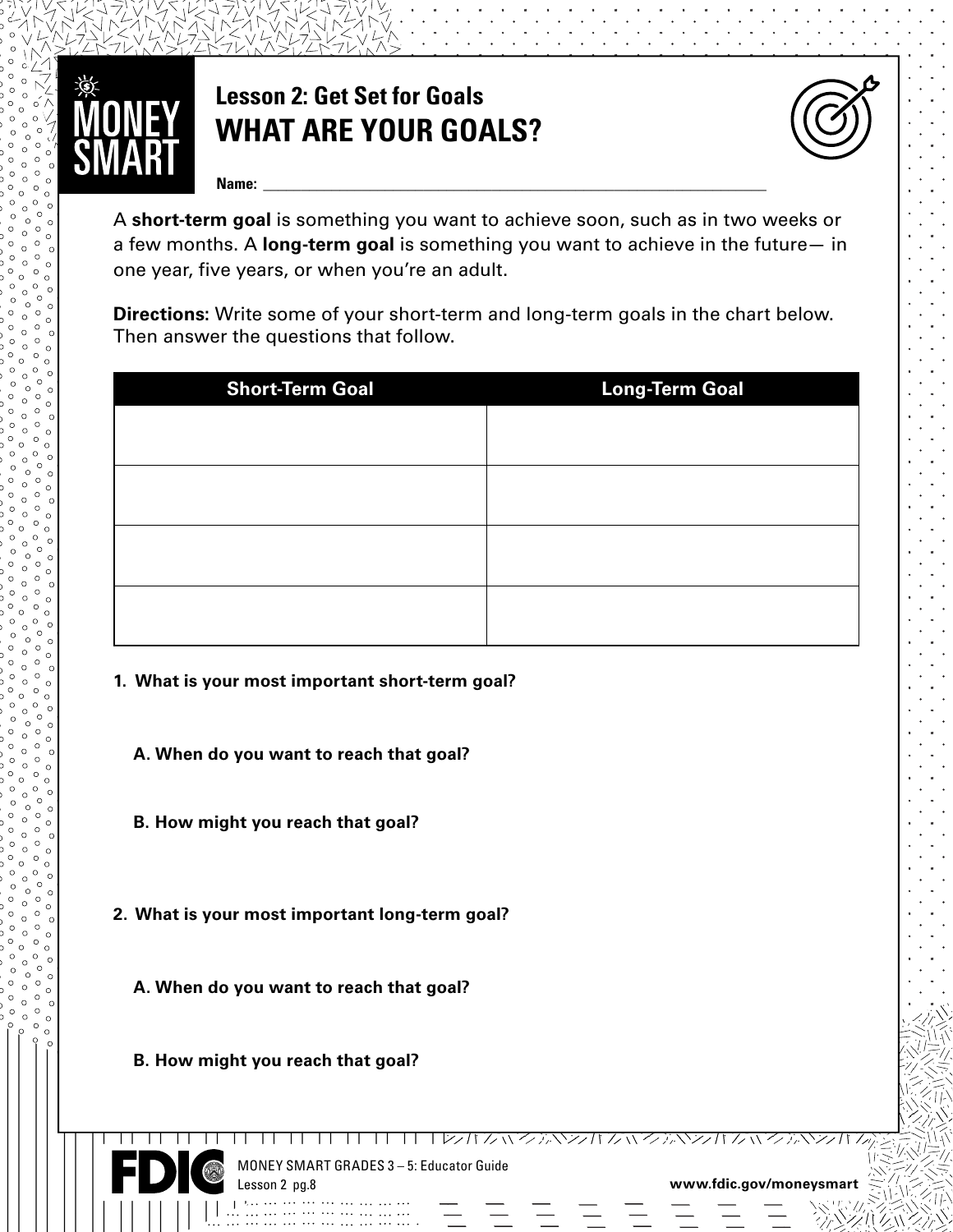

## **Lesson 3: Make a Plan FINISH THAT BUDGET!**

**Name: \_\_\_\_\_\_\_\_\_\_\_\_\_\_\_\_\_\_\_\_\_\_\_\_\_\_\_\_\_\_\_\_\_\_\_\_\_\_\_\_\_\_\_\_\_\_\_\_\_\_\_\_\_\_\_\_\_\_\_\_\_\_\_\_\_\_**

A **budget** is a spending plan to help you manage your money. Part of making a budget is to write down the money you expect to make (**income**), and the money you expect to spend (**expenses**). Some expenses repeat each month, such as rent and food.

**Directions:** Read about Kayla's income and expenses. Then help complete the budget and answer the questions below.

**house. The neighbors pay her \$2 a month to collect t<br>mail while they are away. Each month, Kayla spends** Kayla is 11 years old. She earns \$8 a month by taking care of her younger brother while her father cleans the house. The neighbors pay her \$2 a month to collect the \$9 on snacks and school supplies. She also puts \$1 a month into her savings.

1. If Kayla puts only 75 cents into her monthly savings, how much money would she have left over to spend each month? (Please show your math.)

#### **Kayla's Budget**

| <b>Monthly Income</b><br>(Money She Expects to Make) |       |  |
|------------------------------------------------------|-------|--|
| <b>Taking care of</b><br>younger brother             | S     |  |
| <b>Getting the</b><br>neighbor's mail                | \$    |  |
| <b>TOTAL</b>                                         | 80.00 |  |

| <b>Monthly Expenses</b>       | (Money She Expects to Spend) |  |  |  |
|-------------------------------|------------------------------|--|--|--|
| <b>Snacks and</b><br>supplies | S                            |  |  |  |
| <b>TOTAL</b>                  | S                            |  |  |  |
| <b>Monthly Savings</b>        | S                            |  |  |  |

- 2. According to the budget, how much will Kayla have in savings after a year? (Please show your math.)
- 3. How might Kayla save more money?



www.coooooooooo

MONEY SMART GRADES 3 – 5: Educator Guide Lesson 3 pg.9

ロコロ ロココココラスかんいろふやみかんいろふやみかんいろふ

**www.fdic.gov/moneysmart**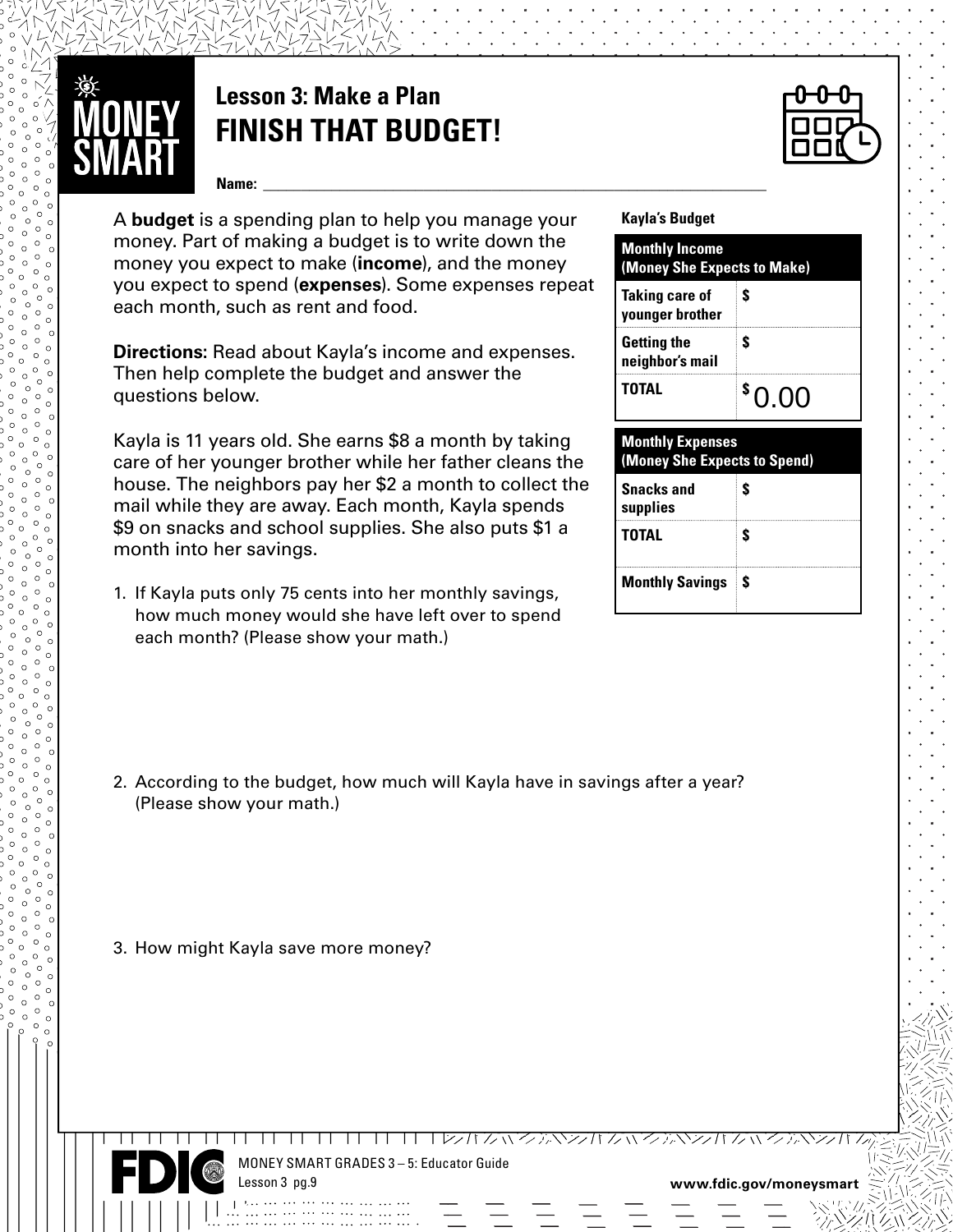

# **Lesson 5: Which Way to Pay? PAYMENT DECISIONS**



**Name: \_\_\_\_\_\_\_\_\_\_\_\_\_\_\_\_\_\_\_\_\_\_\_\_\_\_\_\_\_\_\_\_\_\_\_\_\_\_\_\_\_\_\_\_\_\_\_\_\_\_\_\_\_\_\_\_\_\_\_\_\_\_\_\_\_\_**

People can make purchases using different payment options

**Directions:** Read each scenario and answer the questions that follow.

1. Jose and his mother are buying food at the grocery store. The total is \$65. Jose's mom has a credit card and \$40 cash in her wallet. **How should she pay for the? food? Why?**

**www.fdic.gov/moneysmart** only." Ryan has a credit card and \$5 cash. **Which payment option should he use? Why?**  2. Ryan is buying a \$3 slice of pizza at a small restaurant. The sign in the store says "cash

3. Sera is in college. She has a debit card and \$24 cash in her wallet. She has \$120 in her checking account. Sera needs a new pair of sneakers and finds a pair shelikes for \$55. **Which payment option should she use? Why?** 

4. Tim needs to pay for an expensive car repair. The total is \$2,300. Tim has a credit card and a debit card in his wallet. He has \$2,800 in his checking account. His credit card limit is \$3,000 and he has already charged \$800. **Which payment option should he use? Why?** (Please show your math.)



www.coooooooooo

MONEY SMART GRADES 3 – 5: Educator Guide Lesson 5 pg.8

**www.fdic.gov/moneysmart**